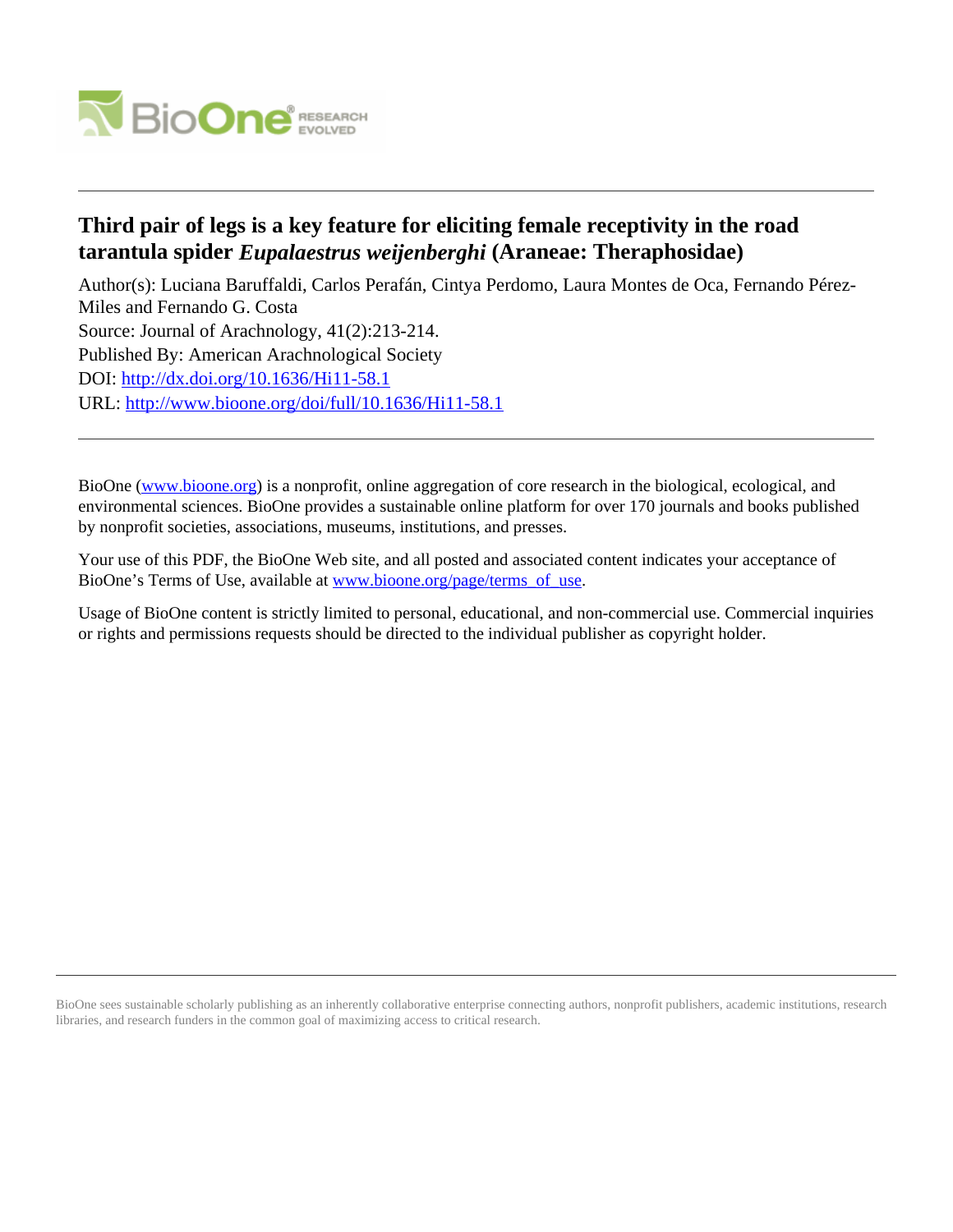### SHORT COMMUNICATION

## Third pair of legs is a key feature for eliciting female receptivity in the road tarantula spider Eupalaestrus weijenberghi (Araneae: Theraphosidae)

Luciana Baruffaldi<sup>1,2</sup>, Carlos Perafán<sup>1</sup>, Cintya Perdomo<sup>1</sup>, Laura Montes de Oca<sup>1,2</sup>, Fernando Pérez-Miles<sup>1,2</sup> and Fernando G. Costa<sup>2</sup>: <sup>1</sup> Sección Entomología, Facultad de Ciencias, Iguá 4225, 11400 Montevideo, Uruguay. E-mail: l.baruffaldi@mail.utoronto.ca; <sup>2</sup>Laboratorio de Etología, Ecología y Evolución, Instituto de Investigaciones Biológicas Clemente Estable, Av. Italia 3318, 11600 Montevideo, Uruguay

Abstract. Using the road tarantula *Eupalaestrus weijenberghi* (Thorell 1894), we tested the importance of the third pair of legs in male courtship behavior. Our results showed that the third pair of legs is essential for males to elicit female sexual receptivity. Males with their second pair of legs immobilized elicited receptive responses from females, but males with the third legs immobilized did not. The potential role of the third pair of legs in the generation and/or transmission of seismic signals via the substrate is discussed.

Keywords: Courtship, leg vibration, seismic communication

In theraposids, males usually perform body vibration, palpal drumming, and leg tapping during courtship (Costa & Pérez-Miles 2002; Pérez-Miles et al. 2005, 2007; Almeida-Silva et al. 2008; Ferretti & Ferrero 2008). These body vibrations constitute an important communication channel, mainly for burrowing theraphosids (Quirici & Costa 2005). Although Costa & Pérez-Miles (2002) highlighted the use of leg III in body vibrations, the importance of the vibrations generated and/or transmitted by leg III to the substrate and their implications in female receptivity remain obscure. Here we present experimental evidence of the role of the leg III pair in female receptivity in the theraposid species, Eupalaestrus weijenberghi (Thorell 1894).

Eupalaestrus weijenberghi is a medium-sized tarantula that inhabits burrows in meadows of the Pampean biogeographic province (see Pérez-Miles et al. 2005). The reproductive season of this species is between February and April (autumn in the Southern Hemisphere). Males search for females using chemical cues and live only two months as adults, while females are sedentary and live up to ten years as adults (Costa & Pérez-Miles 2002; Pérez-Miles et al. 2005). As in other mygalomorphs, females continue molting through their adult stage. During the molt, the lining of the seminal receptacles is shed and the females become ''virgin'' again, needing new sperm after each molt (Foelix 2011). Therefore, these new virgin, sexually receptive females call males by tapping the substrate with their forelegs. Males can perform multiple matings, whereas females are monandric in each reproductive season, which occurs in alternate years and is associated with the year that they molt again (Pérez-Miles et al. 2007).

For this study, we collected male E. weijenberghi from Southern Uruguay, Canelones Salinas Norte  $(34^{\circ}44'56''\text{S}, 55^{\circ}52'15''\text{W})$  and from neighboring areas in February and March 2011. We used female E. weijenberghi from our laboratory populations, which were maintained as in Costa & Pérez-Miles (2002) for at least one year before the experiments; they also originated from Southern Uruguay. Only those females that had molted within six months of the experiment were used in the experimental trials in order to guarantee their need for sperm and, therefore, their potential receptivity. Females were individually maintained in containers (50 cm length, 15 cm width, and 20 cm height) containing a layer of soil. We constructed artificial burrows, similar to those found in the field (see Pérez-Miles et al. 2005, 2007), against the glass walls of the containers, to facilitate observation. We maintained the males in cylindrical glass containers of 7.5 cm diameter with soil for at least one week before the trials. All individuals were feed ad libitum with Blaptica dubia (Serveille 1839) (Blataria: Blaberidae). We designed three experimental treatments: in one of them (pair-three-tied group), the third pair of the male legs was tied between them at the joint of the patella and femur, above the carapace, using cotton threads (Fig. 1). In a second treatment, we tied pair two in the same way (pair-two-tied group); in a third treatment (control group), males remained with their legs free but were manipulated to simulate the ligature. Five minutes prior to the experimental trials, we manipulated or tied the legs of the males. After this period, males were slowly introduced into the females' container. Males and females experienced all the treatments in a random sequence over consecutive days; however, couples were never repeated.

In each experimental trial, we recorded the number of male body vibrations, female calling (tapping the first and second pair of legs against the substrate), and female rejection of males (piston behavior, attacks or abrupt emergence). Piston behavior consisted in forward and backward movements of the female, usually in the burrow. For detailed descriptions of courtship behaviors see Costa and Pérez-Miles (2002) and Quirici & Costa (2005). We finished the experimental trials when the female attacked the male, when the female accepted clasping (male clasped female chelicerae with his tibial apophyses before mating), or 30 min after the male was introduced. We interrupted the experimental trials after clasping, avoiding copulation (to retain female virgins and sexual receptivity). We performed all trials in three consecutive days (9–11 March 2011). During the experimental trials, the room temperature varied between 26 and 28<sup>°</sup>C, with a mean of 26.9<sup>°</sup> C ( $\pm$  0.6 SD). Statistical analyses were carried out using the Past package (Paleontological Statistics version 2.05, Hammer et al. 2010). Bonferroni-corrected critical values ( $\alpha = 0.0167$ ) were used in McNemar and Wilcoxon test results for multiple comparisons.

We observed that males performed courtship behavior in all 21 trials of the control group, in 19 of the pair-two-tied group, and in 19 of the pair-three-tied group. Females called the males in 16 trials of the control group, in 16 of the pair-two-tied group, and in 3 of the pair-three-tied group. Using the Cochran Q-test for repeated measures, we compared female calling among the three groups and found that it varied significantly with male treatment ( $\chi^2$ <sub>Q</sub> = 14.700,  $P = 0.001$ ). In the pair-wise comparisons for repeated measures (McNemar test), the pair-three-tied group differed from the control group ( $P = 0.002$ ) and from the pair-two-tied group ( $P = 0.007$ ),